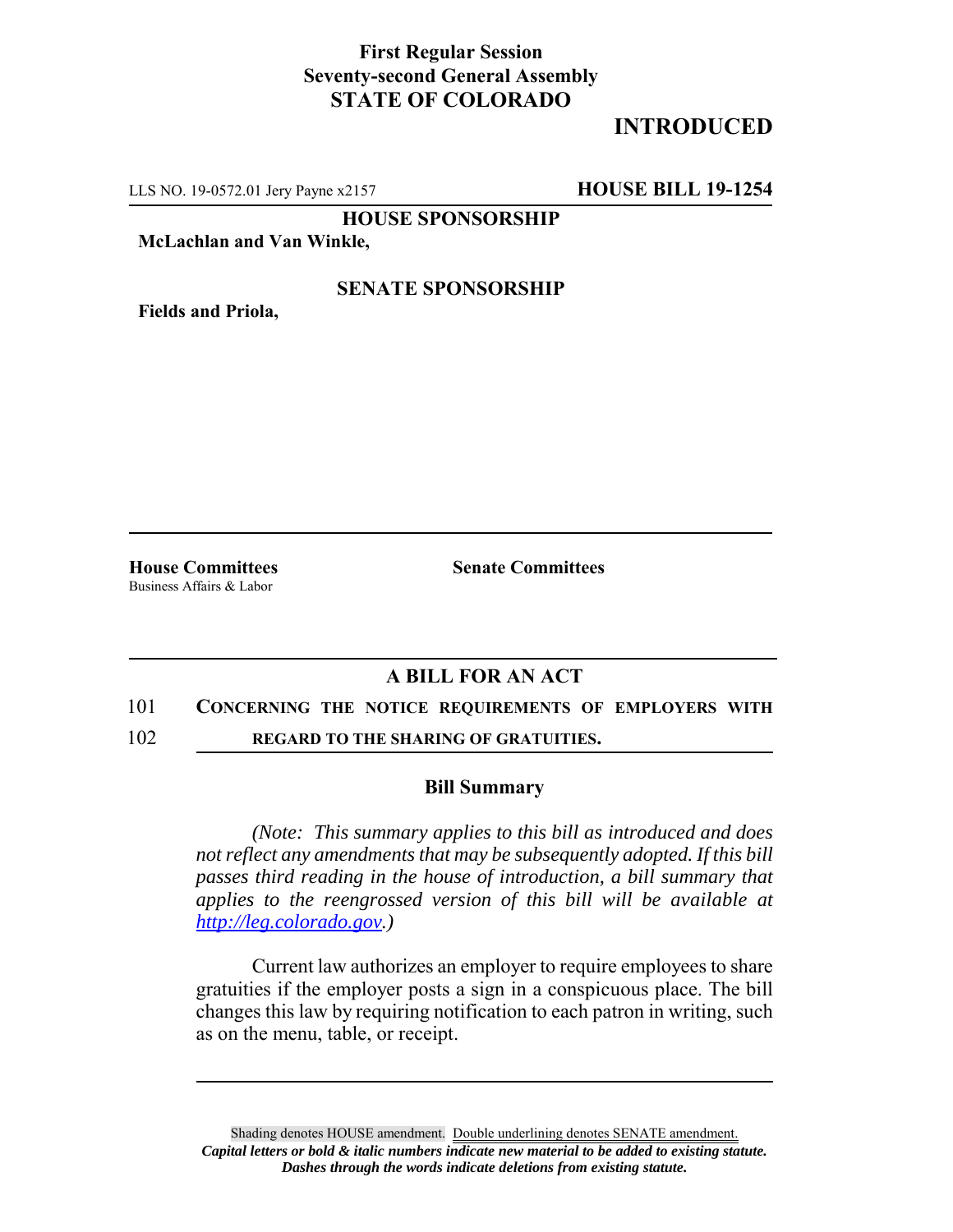1 *Be it enacted by the General Assembly of the State of Colorado:*

2 **SECTION 1.** In Colorado Revised Statutes, 8-4-103, **amend** (6) 3 as follows:

4 **8-4-103. Payment of wages - insufficient funds - pay statement** 5 **- record retention - gratuity notification.** (6) It is unlawful for any AN 6 employer engaged in any A business where the custom prevails of the 7 giving of presents, tips, or gratuities by patrons thereof to an employee of 8 said THE business to assert any A claim to, or right of ownership in, or 9 control over such presents, tips, or gratuities. and such presents, tips, or 10 THESE gratuities shall be ARE the sole property of the employee of said 11 business unless the employer posts in his or her place of business in a 12 conspicuous place a printed card, at least twelve inches by fifteen inches 13 in size, containing a notice to the general public in letters at least one-half 14 inch high that all presents, tips, or gratuities given by any patron of said 15 business to an employee thereof are not the property of said employee but 16 belong to the employer NOTIFIES EACH PATRON IN WRITING, INCLUDING BY 17 A NOTICE ON A MENU, TABLE TENT, OR RECEIPT, THAT GRATUITIES ARE 18 SHARED BY EMPLOYEES. Nothing in this section shall prevent PREVENTS 19 an employer covered hereby from requiring employees to share or 20 allocate such presents, tips, or gratuities on a preestablished basis among 21 the employees of such THE business.

 **SECTION 2. Act subject to petition - effective date - applicability.** (1) This act takes effect at 12:01 a.m. on the day following the expiration of the ninety-day period after final adjournment of the general assembly (August 2, 2019, if adjournment sine die is on May 3, 2019); except that, if a referendum petition is filed pursuant to section 1 (3) of article V of the state constitution against this act or an item, section,